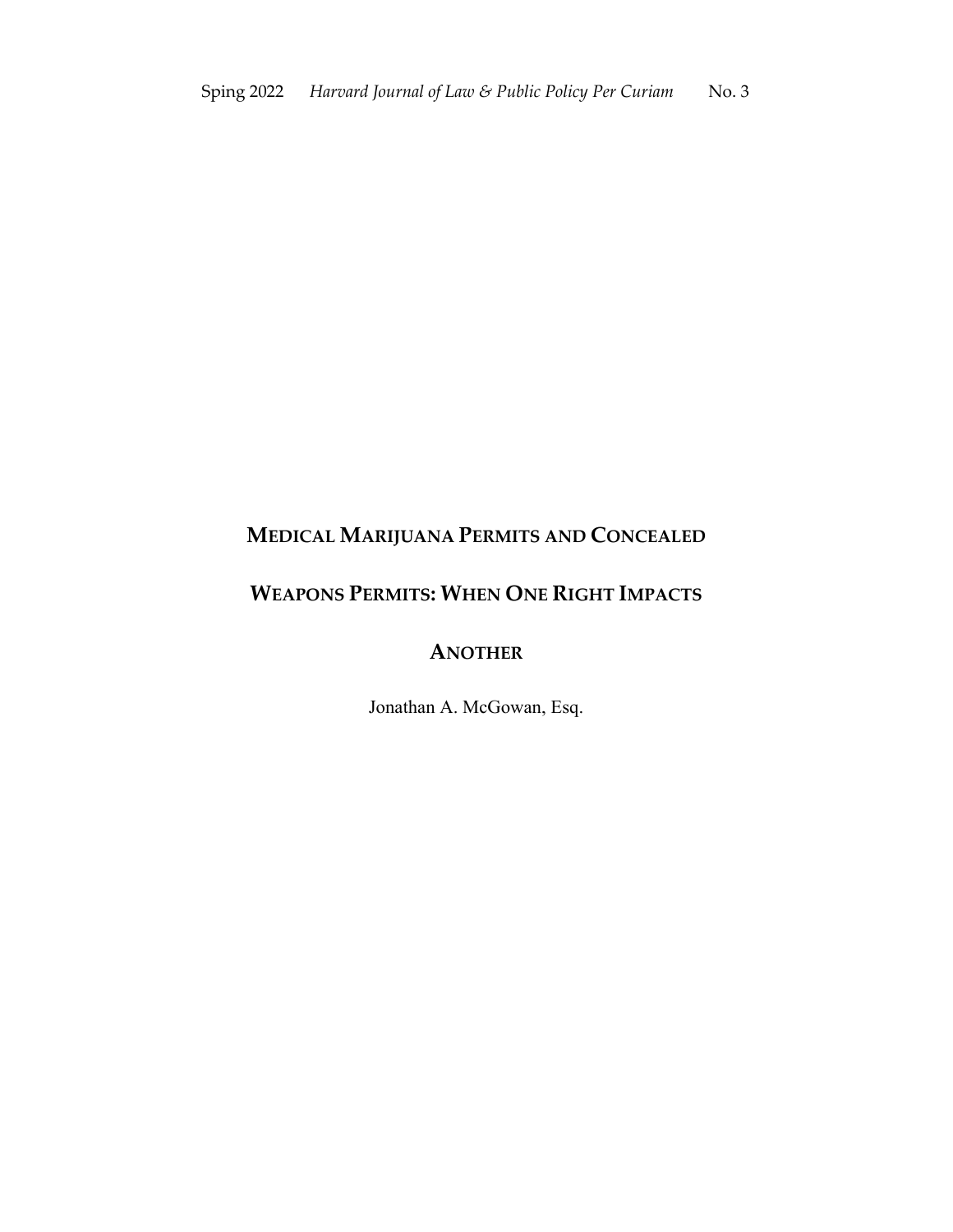# *Medical Marijuana Permits and Concealed Weapons Permits: When One Right Impacts Another* Jonathan A. McGowan, Esq.<sup>1</sup>

The decriminalization of an action is never as simple as a single piece of legislation. It is a long, slow evolving process, with each step revealing a new problem which must be solved. The legalization of medical marijuana on the state level has created a number of complex legal issues relating to the conflicts between state decriminalization and existing federal law. Addressed here is the impact of medical marijuana on gun ownership. Specifically, does getting a medical marijuana card (MMJ) mean you lose your right to have a concealed weapons permit  $(CWP)$ ?

The question of possessing both medical marijuana and a firearm is settled.<sup>3</sup> Until the federal government removes marijuana from Schedule I classification under the Controlled Substances Act, possession of both is a violation of 18 U.S.C. § 922(d), also known as The Gun Control Act. <sup>4</sup> The issue of MMJ possession's impact on CWP is a mixture of federal law,

<sup>&</sup>lt;sup>1</sup> Jonathan McGowan practices business law and international legal development in Jacksonville Beach, Florida. He is an elected Fellow at the European Law Institute, Vienna, Austria. Prior to changing careers, Jon owned multiple businesses, including a firearms dealer storefront. Global Executive M.B.A., China Europe International Business School, 2024 (anticipated); J.D., Certificate in Environmental, Natural Resources, and Land Use Law, Florida State University College of Law, 2021; B.A. University of Florida, 2006.

<sup>&</sup>lt;sup>2</sup> The terminology and abbreviation for a permit to carry a concealed firearm varies by state. For the purposes of this article, the abbreviation CWP will be used unless citing specific state or court language.

<sup>3</sup> *See* U.S Dep't. of Just., *Memorandum to all United States Attorneys – Marijuana Enforcement*  (2018).

<sup>4</sup> *Id*.; *See also* 21 USC 13 §811.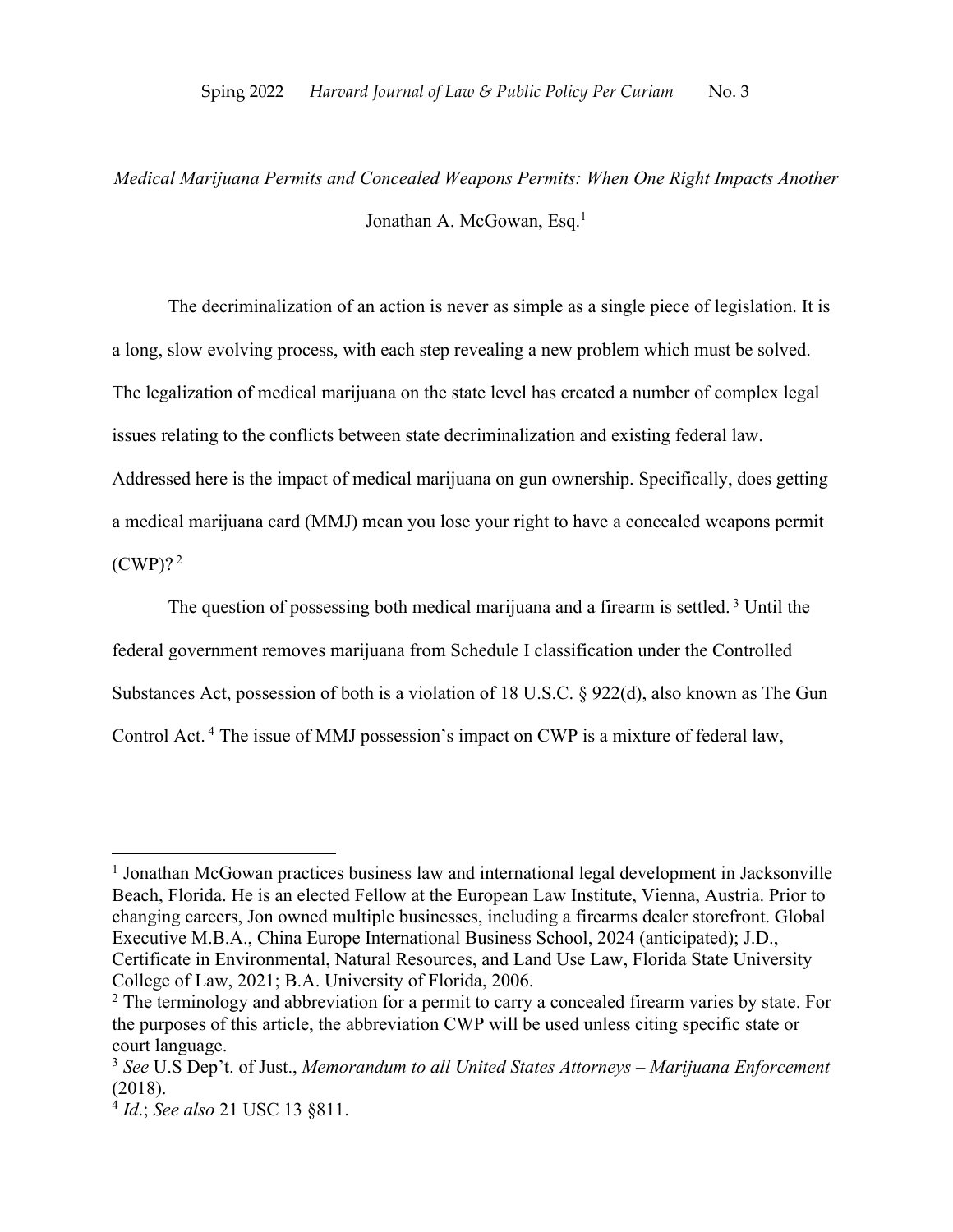individual state statutes, and agency opinions, beginning with an open letter issued by the Bureau of Alcohol, Tobacco, Firearms, and Explosives (BATFE).

#### *The 2011 BATFE Open Letter*

In 2011, the BATFE issued an Open Letter to All Federal Firearms Licensees (FFL) which offered guidance to firearms dealers on firearms purchases and possession in regard to medical marijuana.<sup>5</sup> In the letter, the BATFE references two relevant statutes, 18 U.S.C. § 922(d)(3), regulating the actions of the seller, and 18 U.S.C. § 922(g)(3), regulating the actions of the buyer and possessor of a firearm.<sup>6</sup>

When purchasing a firearm from a dealer, a buyer must fill out Form 4473, answering questions relating to the buyer's background.<sup>7</sup> Question 21(e) asks the buyer if they are "an unlawful user of or addicted to any controlled substance."8 Under the BATFE interpretation of  $\S 922(g)(3)$ , the buyer is considered an unlawful user of a controlled substance if they use medical marijuana, even with an MMJ.<sup>9</sup> When a buyer who uses medical marijuana reaches the relevant question, they must answer that they are an unlawful user, therefore, disqualifying them from purchase.<sup>10</sup>

 $9$   $Id.$ 

 $10$  *Id.* 

<sup>5</sup> Bureau of Alcohol, Tobacco, Firearms, and Explosive, *Open Letter - Marijuana for Medicinal Purposes* (2011).

 $^6$  *Id.* 

<sup>&</sup>lt;sup>7</sup> *Id.*; Form 4473 (revised May 2020) is issued by the BATFE for all firearms sales conducted by an FFL. Section A, filled out by the FFL, includes information on the firearms being purchased. Section B, questions 9-23, contains the buyer's personal and background information to be filled out by the buyer. Section C, completed by the FFL, includes the buyer's identification, results of a background check, and certification that the FFL believes they can legally sell the firearm to the buyer. The FFL then uses this form to conduct a background check, if required under state and federal law. The FFL is required to keep the 4473 on file indefinitely; however, the FFL maintains control of the 4473 until they relinquish their FFL license, at which time the 4473 is sent to the BATFE records department.

<sup>8</sup> *Id.*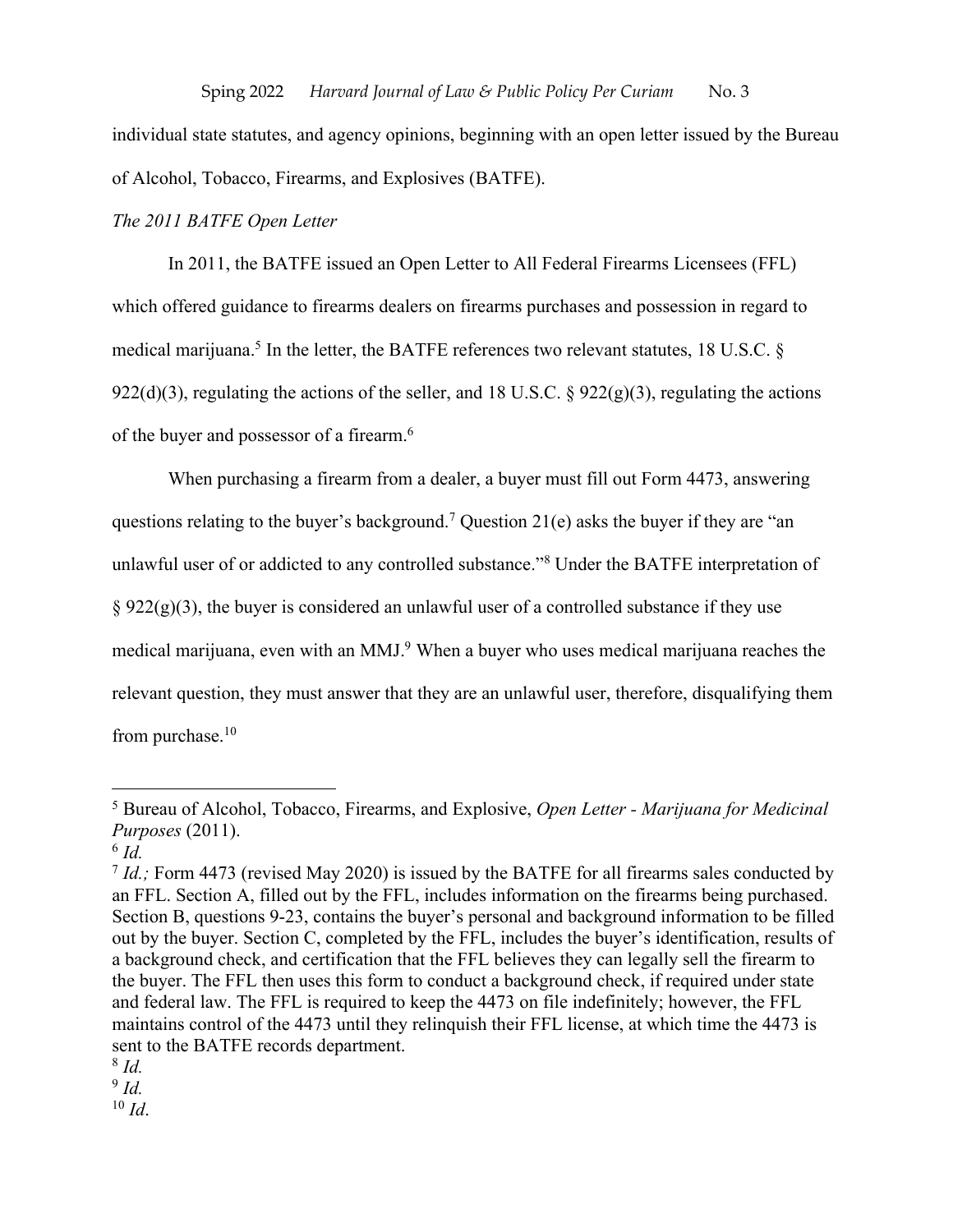#### Sping 2022 *Harvard Journal of Law & Public Policy Per Curiam* No. 3

To the actions of the FFL, § 922(d) states: "It shall be unlawful for any person to sell or otherwise dispose of any firearm or ammunition to any person knowing or having reasonable cause to believe that such person  $\dots$  (3) is an unlawful user of or addicted to any controlled substance (as defined in section 102 of the Controlled Substances Act (21 U.S.C. 802))".<sup>11</sup> In the Open Letter, the BATFE interprets the dealer's knowledge of the buyer having an MMJ as "reasonable cause" that the buyer is a user of a controlled substance and, therefore, the seller must deny the sale.<sup>12</sup>

## *Wilson v. Lynch*

One month after the issuance of the 2011 Open Letter, S. Rowan Wilson attempted to purchase a firearm from an FFL in Nevada. <sup>13</sup> Wilson, a marijuana activist, voluntarily notified the FFL that she had an MMJ.<sup>14</sup> When Wilson reached the question relating to use of a controlled substance, the dealer informed her that he had reasonable cause to believe she was an unlawful user and denied the sale.<sup>15</sup> Wilson sued the U.S. Attorney General and the BATFE, claiming, amongst other things, that the 2011 Open Letter violated her Second Amendment rights.16 The lower court dismissed Wilson's first amended complaint for failure to state a claim.<sup>17</sup> Wilson appealed to the 9<sup>th</sup> Circuit for the dismissal and for not being allowed a second amendment to the

 $11$  18 U.S.C. § 922(d)

<sup>12</sup> Bureau of Alcohol, Tobacco, Firearms, and Explosives, *Open Letter - Marijuana for Medicinal Purposes* (2011).

<sup>13</sup> Wilson v. Lynch, 835 F.3d 1083, 1089 (9th Cir. 2016).

<sup>14</sup> *Id*.

<sup>15</sup> *Id*.

<sup>16</sup> *Id*. at 1090.

 $17$  *Id.*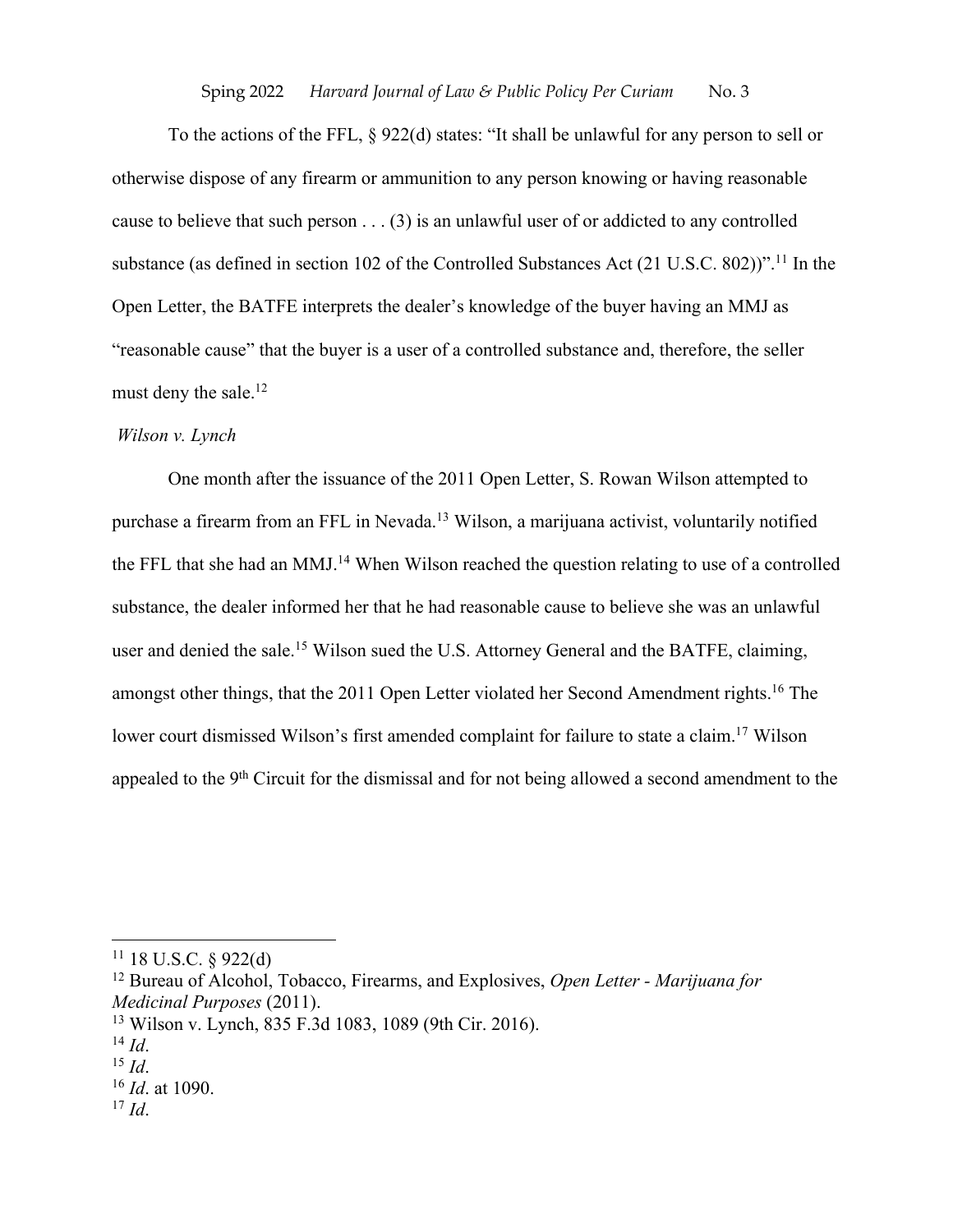complaint.<sup>18</sup> In the opinion, the Court addressed both the Open Letter's impact on the purchase and possession of a firearm.19

Starting with the right to possess a firearm, the Court held that the Open Letter did not prohibit a holder of an MMJ who did not use marijuana from owning a firearm.<sup>20</sup> Stating "18 U.S.C. § 922(d)(3), 27 C.F.R. § 478.11, and the Open Letter would not impede her right to keep her firearms or to use them to protect herself and her home."<sup>21</sup> The Court went on to state that the Open Letter only "prevent(s) her from purchasing a firearm under certain circumstances."22 The Court then used this determination to apply intermediate scrutiny rather than strict scrutiny under *United States v. Chovan<sup>23</sup>* because the Open Letter does "not place a severe burden on Wilson's core right to defend herself with firearms."24 Under intermediate scrutiny, the court then found that the link between "18 U.S.C. § 922(d)(3), 27 C.F.R. § 478.11, and the Open Letter and their purpose of preventing gun violence" was reasonable, holding the 2011 BATFE Open Letter to be valid.<sup>25</sup> A more conservative court may draw a different conclusion.

### *Willis v. Winters*

Prior to the issuance of the 2011 BATFE Open Letter, the Oregon Supreme Court reviewed whether the federal prohibition on possession of firearms by an unlawful user of a controlled substance preempted the state licensing statutes.26 In consolidated cases, sheriffs from

 $^{21}$  *Id.* 

 $^{24}$  *Id.* 

<sup>18</sup> *Id*.

<sup>19</sup> *Id*. at 1091.

<sup>20</sup> *Id*. at 1093.

<sup>22</sup> *Id*. at 1092.

<sup>23</sup> United States v. Chovan, 735 F.3d 1127 (9th Cir. 2013).

<sup>25</sup> *Id*. at 1094; See also Bradley v. United States, 402 F. Supp. 3d 398 (N.D. Ohio 2019).

<sup>26</sup> Willis v. Winters, 253 P.3d 1058, 1058 (Or. 2011).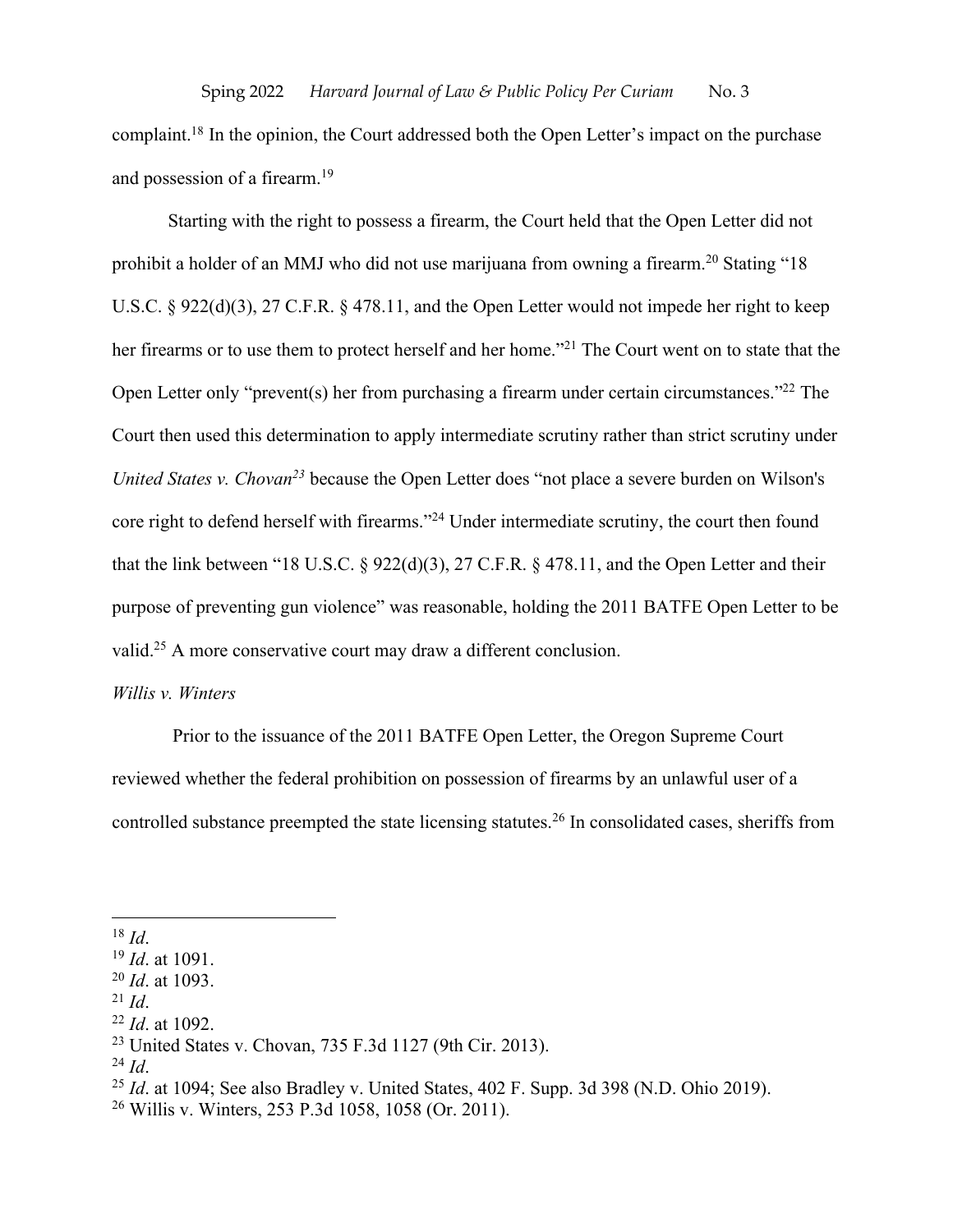two Oregon counties denied concealed handgun licenses (CHL) to users of medical marijuana.<sup>27</sup> During the CHL licensing process, the applicants admitted to being users of medical marijuana with an MMJ.<sup>28</sup> The sheriffs reasoned that, as the applicants were unable to possess firearms under federal law, they were therefore prohibited from obtaining a CHL.<sup>29</sup> The sheriffs argued that 18 U.S.C. § 922(d)(3) preempted the state law on the matter; the Court disagreed.<sup>30</sup>

The Court looked at both the language of Oregon's CHL statute and the language of The Gun Control Act to determine if there was a conflict in which a preemption applied.<sup>31</sup> The Court determined that no conflict existed because the CHL statute addressed the concealment of firearms and prosecution under Oregon law, while The Gun Control Act addressed the possession of firearms and prosecution under Federal law.32 Given that distinction, and an analysis of the language and purpose of The Gun Control Act, the Court determined that there was no preemption and that, under the Oregon CHL statute, the sheriffs must issue the permits.<sup>33</sup> However, the Court did state that the sheriffs may use their authority to enforce 18 U.S.C. §  $922(d)(3)$ , but, under the anti-commandeering principle, Congress cannot make states enforce it through either criminal penalties or licensing processes.<sup>34</sup>

## *State Licensing Statutes*

In *Wilson*, the Court held that the BATFE interpretation of The Gun Control Act was valid and that it is illegal for users of medical marijuana to possess a firearm.35 The *Wilson* court

<sup>29</sup> *Id*.

- <sup>33</sup> *Id*. at 1068.
- <sup>34</sup> *Id*. at 1066.

<sup>27</sup> *Id*. at 1060.

<sup>28</sup> *Id*.

<sup>30</sup> *Id*.

<sup>31</sup> *Id*. at 1064-65.

<sup>32</sup> *Id*. at 1065-66.

<sup>35</sup> Wilson v. Lynch, 835 F.3d 1083, 1091 (9th Cir. 2016).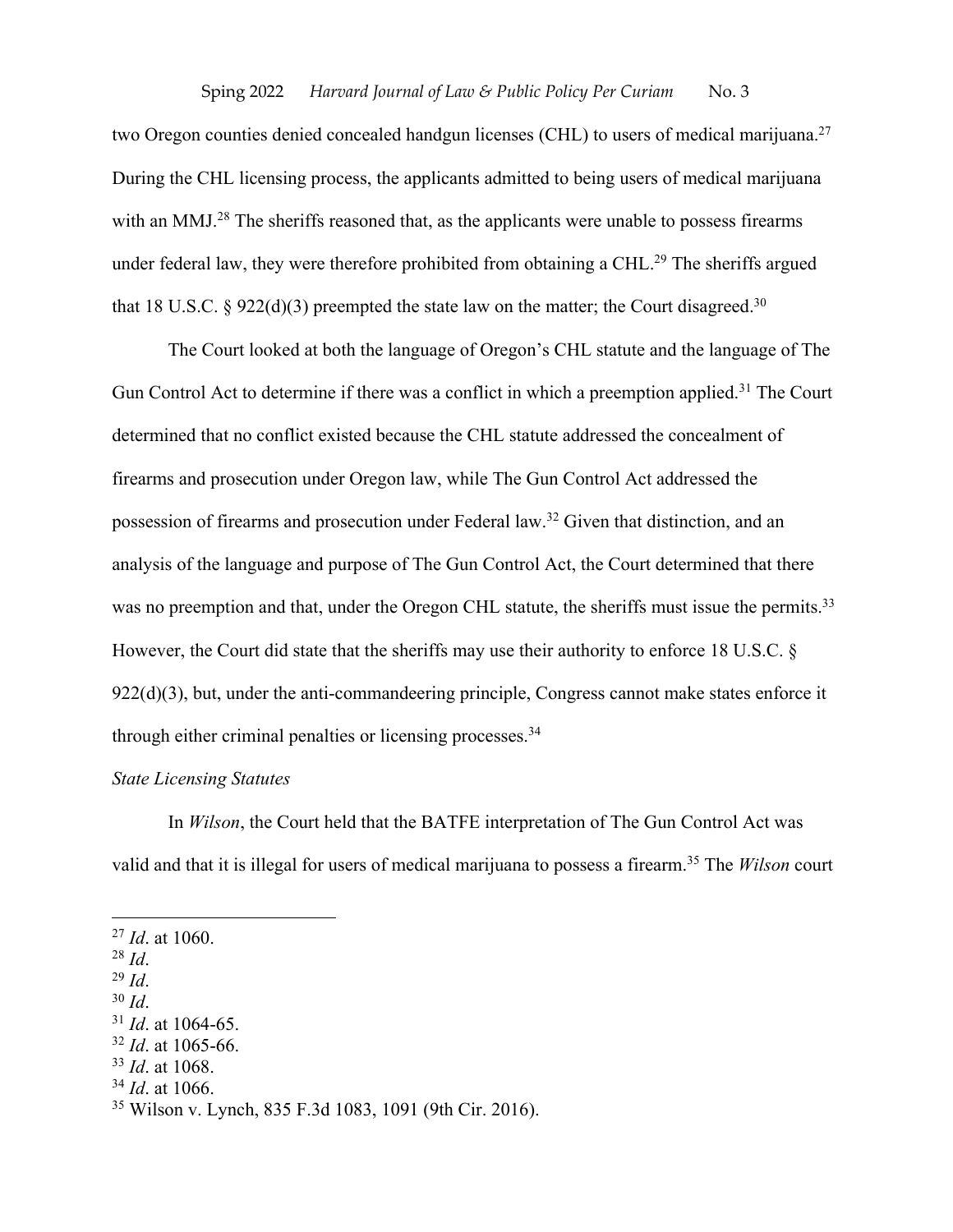also upheld the BATFE opinion that when an FFL is aware that a buyer has an MMJ, the FFL has reasonable cause to believe the buyer is an unlawful user of a controlled substance and must deny the sale.36 In *Willis*, the Court established that The Gun Control Act does not preempt state CWP licensing statutes. <sup>37</sup> Therefore, we must look at the individual state statutes to determine what impact the 2011 BATFE Open Letter has on licensing.

State CWP licensing schemes are typically divided into two categories: "shall issue" states and "may issue" states.<sup>38</sup> In "shall issue" states, the licensing agency must issue a permit unless the applicant is disqualified under statute.<sup>39</sup> In "may issue" states, the licensing entity can issue a permit if the applicant meets certain requirements.<sup>40</sup> Looking solely at the CWP licensing statute, an analysis of "may issue" states is moot as the issuing agency has broad discretion to deny an applicant a permit. 41

An analysis of the 39 "shall issue" states found drastically different statutory requirements to deny a CWP application. For example, Arizona does not tie the issuance of a permit to the ability to purchase a firearm, nor does it list the usage of a controlled substance as a

<sup>36</sup> *Id*. at 1094.

<sup>37</sup> Willis v. Winters, 253 P.3d 1058, 1068 (Or. 2011).

<sup>38</sup> *See* Richard S. Grossman & Stephen A. Lee, *May Issue Versus Shall Issue: Explaining The Pattern Of Concealed‐Carry Handgun Laws, 1960–2001*, Contemporary Economic Policy, Western Economic Association International, vol. 26(2), 198-206 (April 2008). <sup>39</sup> The "shall issue" states are Alabama, Alaska, Arizona, Arkansas, Colorado, Florida, Georgia, Idaho, Illinois, Indiana, Iowa, Kansas, Kentucky, Louisiana, Maine, Michigan, Minnesota, Mississippi, Missouri, Montana, Nebraska, Nevada, New Hampshire, New Mexico, North Carolina, North Dakota, Ohio, Oklahoma, Oregon, Pennsylvania, South Carolina, South Dakota, Tennessee, Texas, Utah, Virginia, Washington, West Virginia, and Wyoming. <sup>40</sup> The "may issue" states are California, Connecticut, Delaware, Hawaii, Maryland, Massachusetts, New Jersey, New York, and Rhode Island.

<sup>&</sup>lt;sup>41</sup>In Hawaii, the Honolulu Police Chief openly checks CWP applicants against the MMJ database and denies permits to MMJ holders. *See* Kristen Costillio, *HPD in error over cannabis patients with guns, chief says*, Honolulu Star Advertiser (December 7, 2017)

https://www.staradvertiser.com/2017/12/07/hawaii-news/hpd-in-error-over-cannabis-patientswith-guns-chief-says/ [https://perma.cc/NVG2-79W9].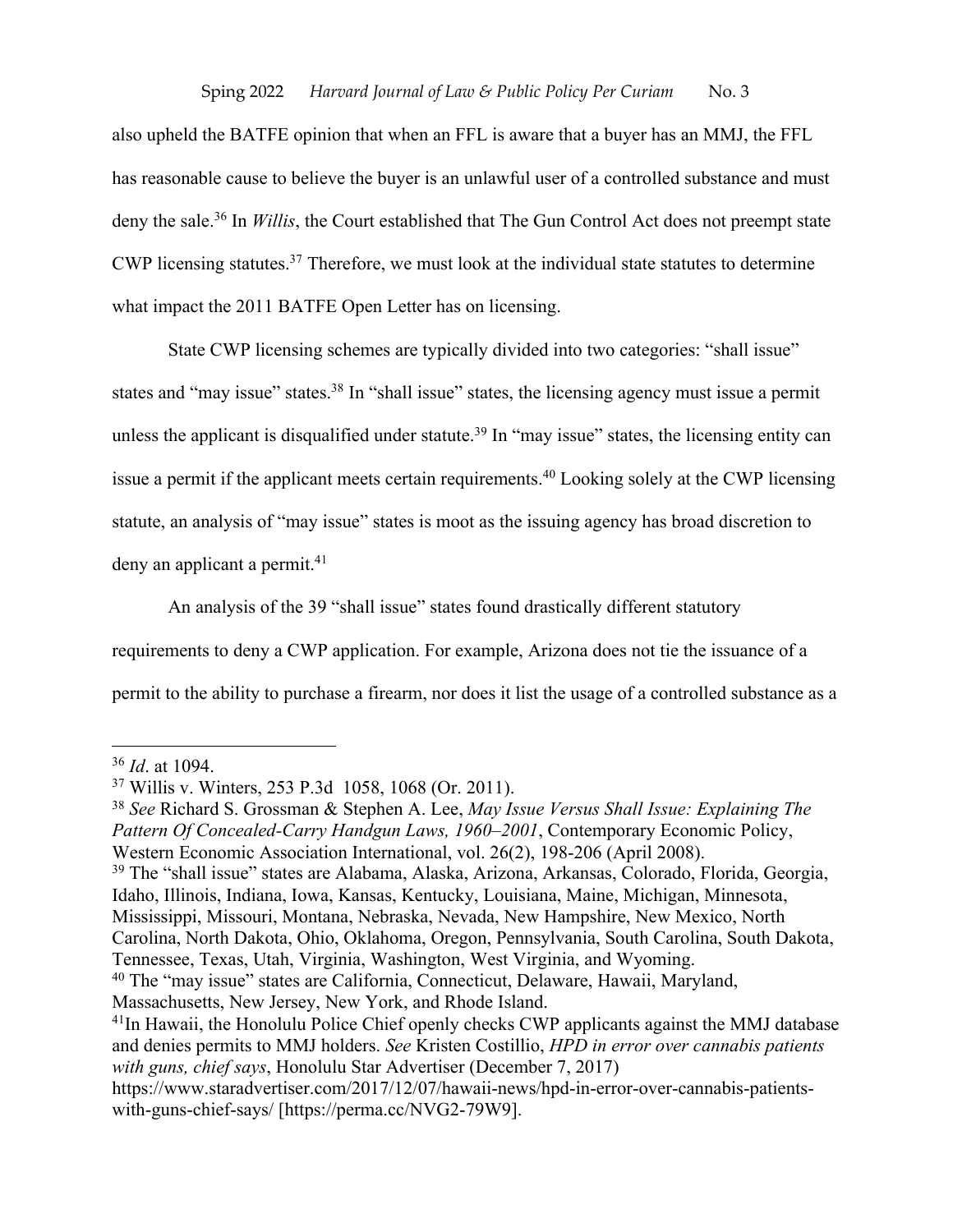disqualifier.<sup>42</sup> Alternatively, Louisiana requires that CWP holders both "not be an unlawful user of, or addicted to, marijuana" and "not be ineligible to possess or receive a firearm under 18 § U.S.C. 922(g) or (n).<sup>343</sup> Of the 39 "shall issue" states, 26 have also legalized medical marijuana.44 To see if the possession of an MMJ card makes an individual ineligible to also have a CWP, we must look at three statutory requirements on issuance: ability to legally purchase a firearm, ability to legally possess a firearm, and not an unlawful user of a controlled substance.<sup>45</sup> Further, we must also consider the language of the statue or amendment legalizing medical marijuana.

*Purchase of a firearm*. Arkansas, Florida, Illinois, Louisiana, Michigan, New Mexico, North Dakota, Pennsylvania, South Dakota, and Utah have similar language which requires a CWP applicant to have the ability to legally purchase a firearm.<sup>46</sup> One may wish to conclude that the 2011 BATFE Open Letter prohibiting an FFL from selling to a holder of an MMJ is dispositive of their ability to have a CWP in these states; however, there is a strong counterargument.

<sup>42</sup> Ariz. Rev. Stat. § 13-3112(E).

<sup>43</sup> La. Stat. §1379.3.

<sup>44</sup> Those states are Alabama, Alaska, Arizona, Arkansas, Colorado, Florida, Illinois, Louisiana, Maine, Michigan, Minnesota, Missouri, Montana, Nevada, New Hampshire, New Mexico, North Dakota, Ohio, Oklahoma, Oregon, Pennsylvania, South Dakota, Utah, Virginia, Washington, and West Virginia.

<sup>45</sup> Alaska, Arizona, Missouri, New Hampshire, Ohio, Oklahoma, and Oregon licensing statutes have no relative prohibitive language, so the possession of an MMJ does not impact a CWP; See Alaska Stat. § 18.65.705.; Ariz. Rev. Stat. §13-3112(E); Mo. Rev. Stat. §§ 571.101.2, 571.101.7; N.H. Rev. Stat. Ann. § 159:6; Ohio Rev. Code § 2923.125(D)(1); Okla. Stat. Ann. tit. 21, § 1290.10; Or. Rev. Stat. § 166.291(1).

<sup>46</sup>Ark. Code Ann. § 5-73-309(6); Fla. Stat. § 790.06(2)(n); 430 Ill. Comp. Stat. § 66/25(2); La. Rev. Stat. § 40:1379.3(C)(17); Mich. Comp. Laws Serv. § 750.224f; N.M. Stat. Ann. § 29-19- 4(A); N.D. Cent. Code § 62.1-04-03(1)(c)(8); 8 Pa. Cons. Stat. Ann. § 6109(e)(1)(xiv); S.D. Codified Laws §§ 23-7-7.1(10); Utah Code Ann. § 53-5-704(2)(a)(viii).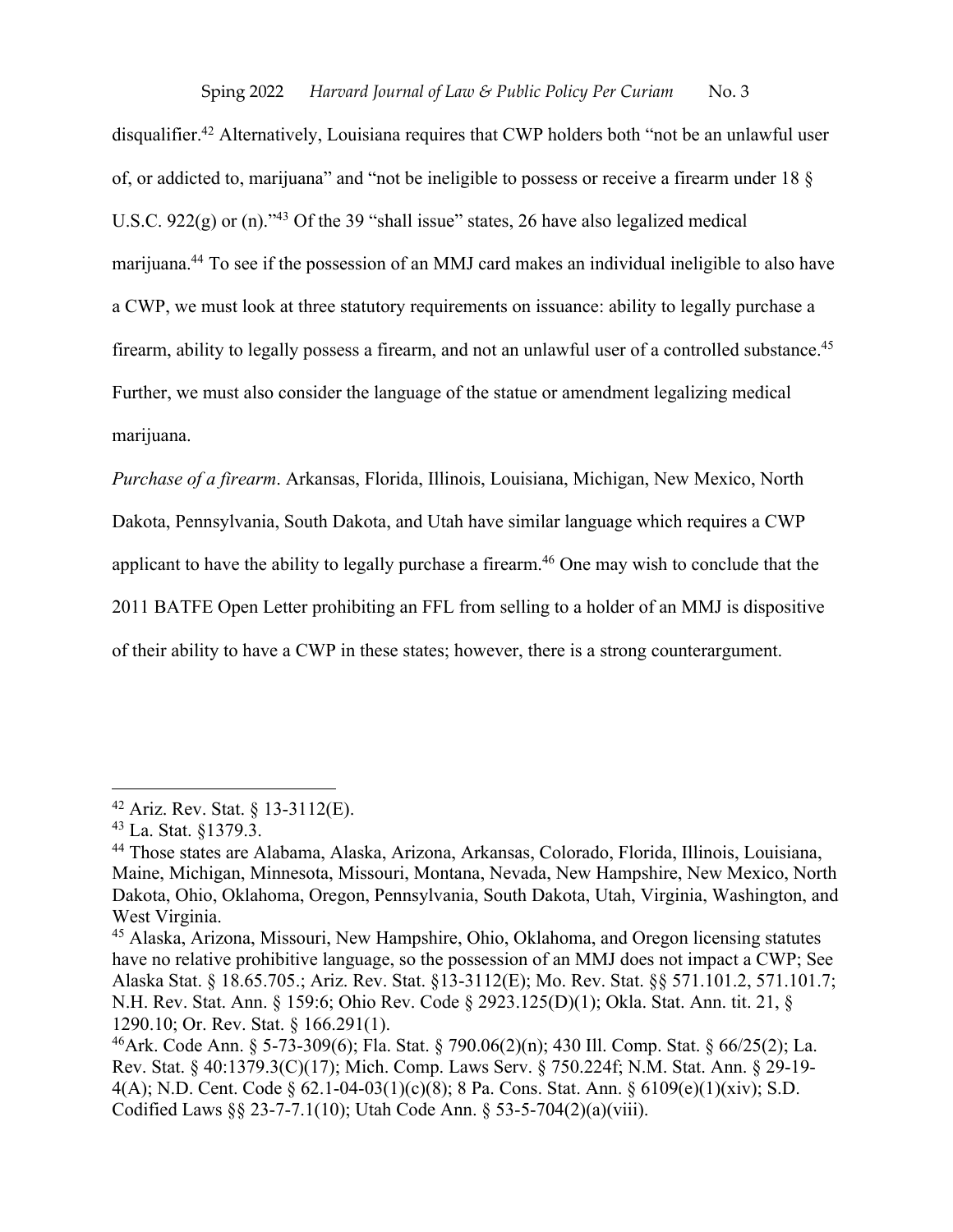#### Sping 2022 *Harvard Journal of Law & Public Policy Per Curiam* No. 3

The *Wilson* court not only acknowledged, but relied on the fact that the plaintiff had alternative legal means to obtain and possess firearms.<sup>47</sup> The holder of an MMJ is not prohibited from purchasing a firearm; they are only prohibited from purchasing a firearm from an FFL with knowledge the buyer has an MMJ.<sup>48</sup> Under the 2011 BATFE Open Letter, a buyer is under no obligation to disclose they hold an MMJ, only to disclose if they are an unlawful user of a controlled substance.49 A standard in state enactment language for medical marijuana is confidentiality of MMJ records, limiting access to only named entities like medical providers and law enforcement, but not the general public, including FFLs.<sup>50</sup> Unless a buyer voluntarily discloses to an FFL that they have an MMJ, the FFL would have no knowledge and, therefore, the buyer would not be prohibited from purchasing. However, in a case like *Wilson* where the MMJ holder openly publicized her MMJ status, the burden may shift to the MMJ holder to disprove the presumption by relinquishing their MMJ.<sup>51</sup>

*Possession of a firearm*. Alabama, Arkansas, Colorado, Florida, Illinois, Louisiana, Maine,

Michigan, Minnesota, Montana, Nevada, New Mexico, North Dakota, Pennsylvania, South

Dakota, Utah, Washington, and West Virginia have similar language which requires the holder

of a CWP to be able to legally possess a firearm under state and/or federal law.52 As stated in the

<sup>47</sup> Wilson v. Lynch, 835 F.3d 1083,1092 (9th Cir. 2016).

<sup>48</sup> *Id*.

<sup>49</sup> Bureau of Alcohol, Tobacco, Firearms, and Explosives, *Open Letter - Marijuana for Medicinal Purposes* (2011).

<sup>50</sup> *See e.g*., Fla. Const. of 1968, Art. X, § 29(d)(1)(d)(4).

<sup>51</sup> Wilson v. Lynch, 835 F.3d 1083, 1093 (9th Cir. 2016).

<sup>52</sup> Ala. Code § 13A-11-75(b)(2); Ark. Code Ann. § 5-73-309(6); Colo. Rev. Stat. § 18-12-203(1); Fla. Stat. § 790.06(2)(n); 430 Ill. Comp. Stat. § 66/25(2); La. Rev. Stat. § 40:1379.3(C)(17); Me. Stat., 25 § 2003(1)(B); Mich. Comp. Laws Serv. § 750.224f; Minn. Stat. § 624.714, subd. 2(b)(4)( ix); Mont. Code Ann. § 45-8-321(a); Nev. Rev. Stat. Ann. § 202.3657(2)(b); N.M. Stat. Ann. § 29-19-4(A); N.D. Cent. Code § 62.1-04-03(1)(c)(8); 8 Pa. Cons. Stat. Ann. § 6109(e)(1)(xiv); S.D. Codified Laws § 23-7-7.1(10); Utah Code Ann. § 53-5-704(2)(a)(viii); Wash. Rev. Code Ann. § 9.41.070(1)(a); W. Va. Code § 61-7-4(b)(10).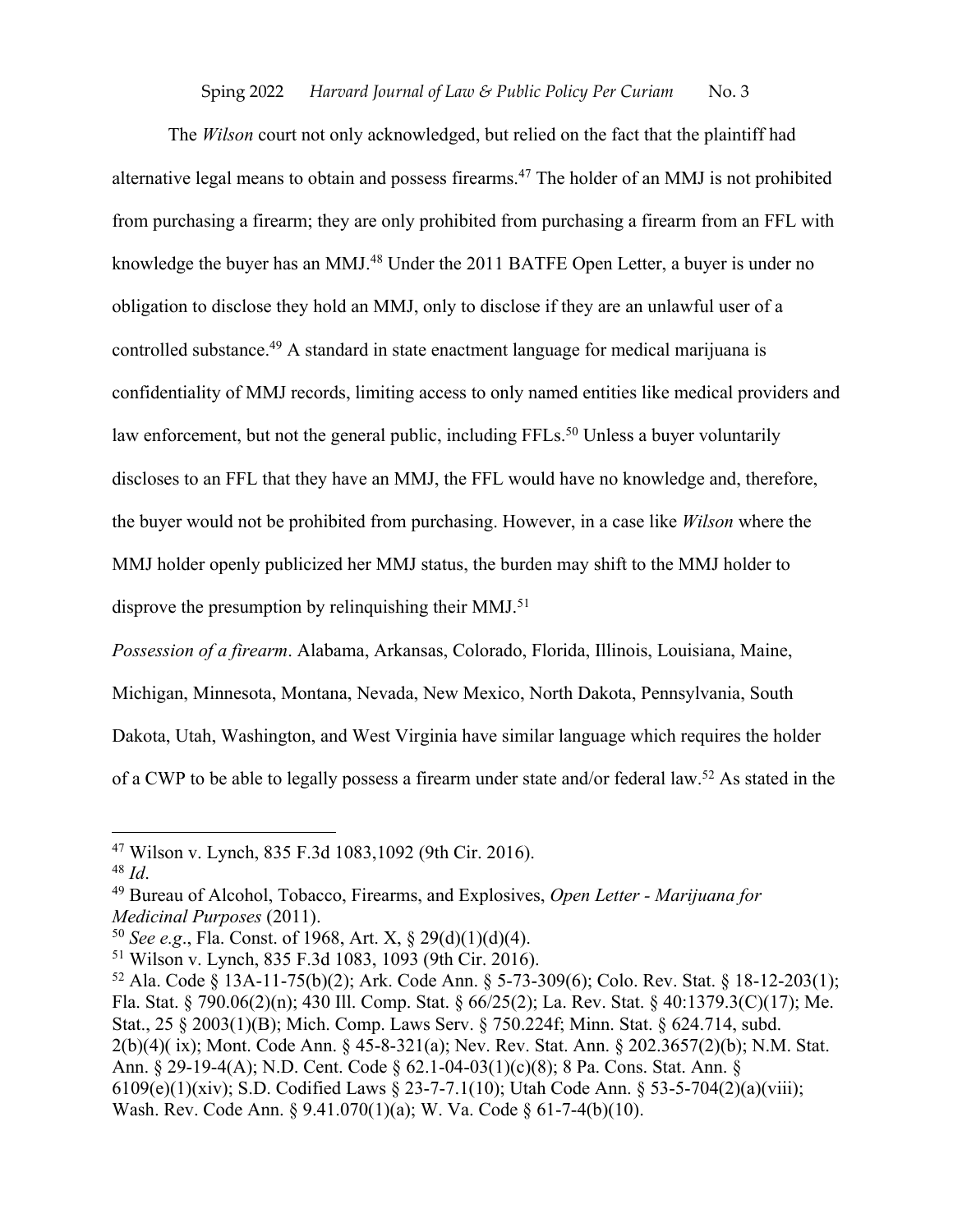2011 Open Letter and by the *Wilson* court, the simple possession of an MMJ does not prohibit someone from possessing a firearm.<sup>53</sup> There is no presumption of use when it comes to possession; therefore having an MMJ does not prohibit possession. 54

*Unlawful User*. Louisiana, Maine, Nevada, Pennsylvania, and Virginia have language similar or tied to the federal law which prohibits an unlawful user from having a concealed weapons permit.55 Some states have language which requires addiction or impairment of faculties to trigger these restrictions and would, therefore, not automatically be triggered by medical marijuana use.56 Like with possession, there is no presumption of use with the simple possession of an MMJ. 57

The standard that a user of medical marijuana is considered an unlawful user is upheld in *Wilson*; however, the court opens the door to an interesting question as to when the unlawful use ceases. The court stated that the plaintiff would immediately lose the presumption by the FFL of unlawful use upon relinquishing her MMJ.<sup>58</sup> The significant cases where a defendant has tried to avoid criminal prosecution for unlawful possession of a firearm have involved the dual physical possession of medical marijuana and a firearm.<sup>59</sup> It is not unreasonable that the holder of an

<sup>53</sup> Wilson v. Lynch, 835 F.3d 1083, 1093 (9th Cir. 2016).

<sup>&</sup>lt;sup>54</sup> In 2017, the police chief in Honolulu, Hawaii attempted to confiscate firearms from MMJ holders, but had to quickly reverse course citing "recent court rulings", most likely *Wilson. See*  Kristen Costillio, *HPD won't take guns from medical marijuana users*, Honolulu Star Advertiser, (December 5, 2017) https://www.staradvertiser.com/2017/12/05/breaking-news/hpd-wont-takeguns-from-medical-marijuana-users/ [https://perma.cc/KYY4-ENYM]

<sup>55</sup> La. Rev. Stat. § 40:1379.3(C)(12); 8 Pa. Cons. Stat. Ann. § 6109(e)(1)(vi); Va. Code Ann. § 18.2-308.09(8).

<sup>56</sup> *See* Ark. Code Ann. § 5-73-309(7); Fla. Stat. § 790.06(2)(f); Nev. Rev. Stat. Ann. § 202.3657(3)(d); N.M. Stat. Ann. § 29-19-4(A); S.D. Codified Laws §§ 23-7-7.1(3); W. Va. Code  $§ 61-7-4(b)(4).$ 

<sup>57</sup> *Wilson*, 835 F.3d at 1093 (9th Cir. 2016).

<sup>58</sup> *id.*

<sup>59</sup> *See e.g*., U.S. v. Bellamy, 682 F. App'x 447 (6th Cir. 2017); U.S. v. Patterson, 431 F.3d 832 (5th Cir. 2005); U.S. v. Seay, 620 F.3d 919 (8th Cir. 2010); U.S. v. Dugan, 657 F.3d 998, (9th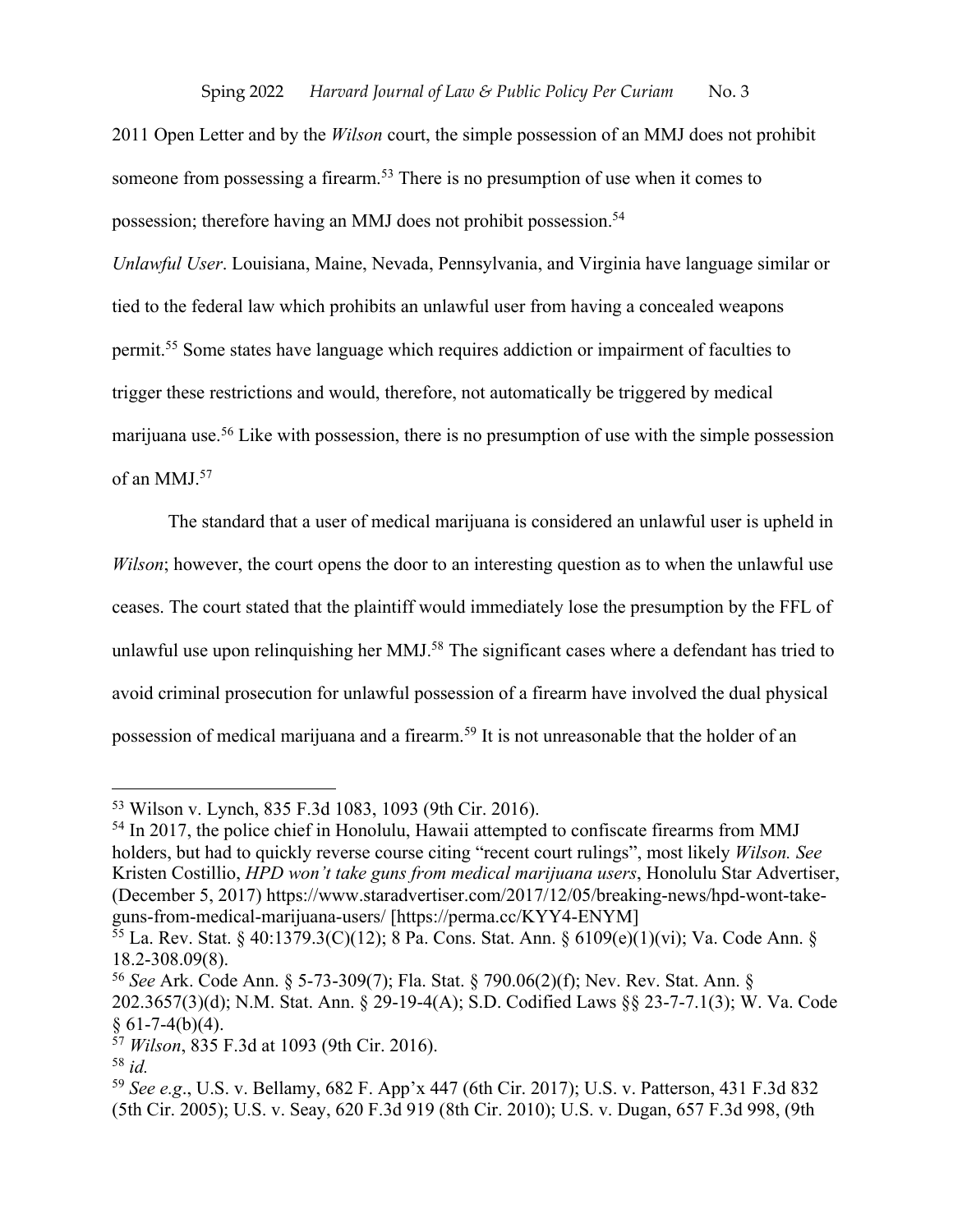MMJ may use medical marijuana, then cease use, therefore no longer qualifying as an unlawful user. An MMJ holder need not relinquish their MMJ to legally possess a firearm, but the tipping point is unsettled.

*MMJ statutes*. A common thread in medical marijuana statutory language is the protection from criminal prosecution or civil penalties under state law for those who use medical marijuana under the state regulatory scheme.60 However, some states have additional protections. Illinois' medical marijuana language states: "a registered qualifying patient is not subject to arrest, prosecution, or denial of *any right or privilege*…"61 The Illinois State Police have interpreted this by stating if you possess an MMJ, your CWP "will not be revoked nor will your application (be) denied. Medical Marijuana Licenses are state-issued and cannot result in the denial of any right or privilege."62

This interpretation of "any right or privilege" may provide an alternative challenge to a denied or revoked CWP based not just on possession of an MMJ, but also accompanying use. Not all states use such clear language. The Florida Constitution states a licensed user of medical marijuana "is not subject to criminal or civil liability or sanctions under Florida law."63 The interpretation of "sanctions" could be argued to mean the same as loss of "any right or privilege." This would not be dispositive of a loss of a CWP based on a criminal conviction.

Cir. 2011); U.S. v. Yancey, 621 F.3d 681 (7th Cir. 2010); U.S. v. Patterson, 431 F.3d 832 (5th Cir. 2005).

<sup>60</sup> See e.g., Conn. Gen. Stat. § 21a-408a(a).

<sup>61</sup> 410 Ill. Comp. Stat. 130 § 25(a).

<sup>62</sup> Illinois State Police (last visited Jan. 20, 2022) https://isp.illinois.gov/Foid/Ccl [https://perma.cc/2BTE-DR3W].

 $63$  Fla. Const. of 1968, Art. X,  $\frac{8}{9}$  29(a).